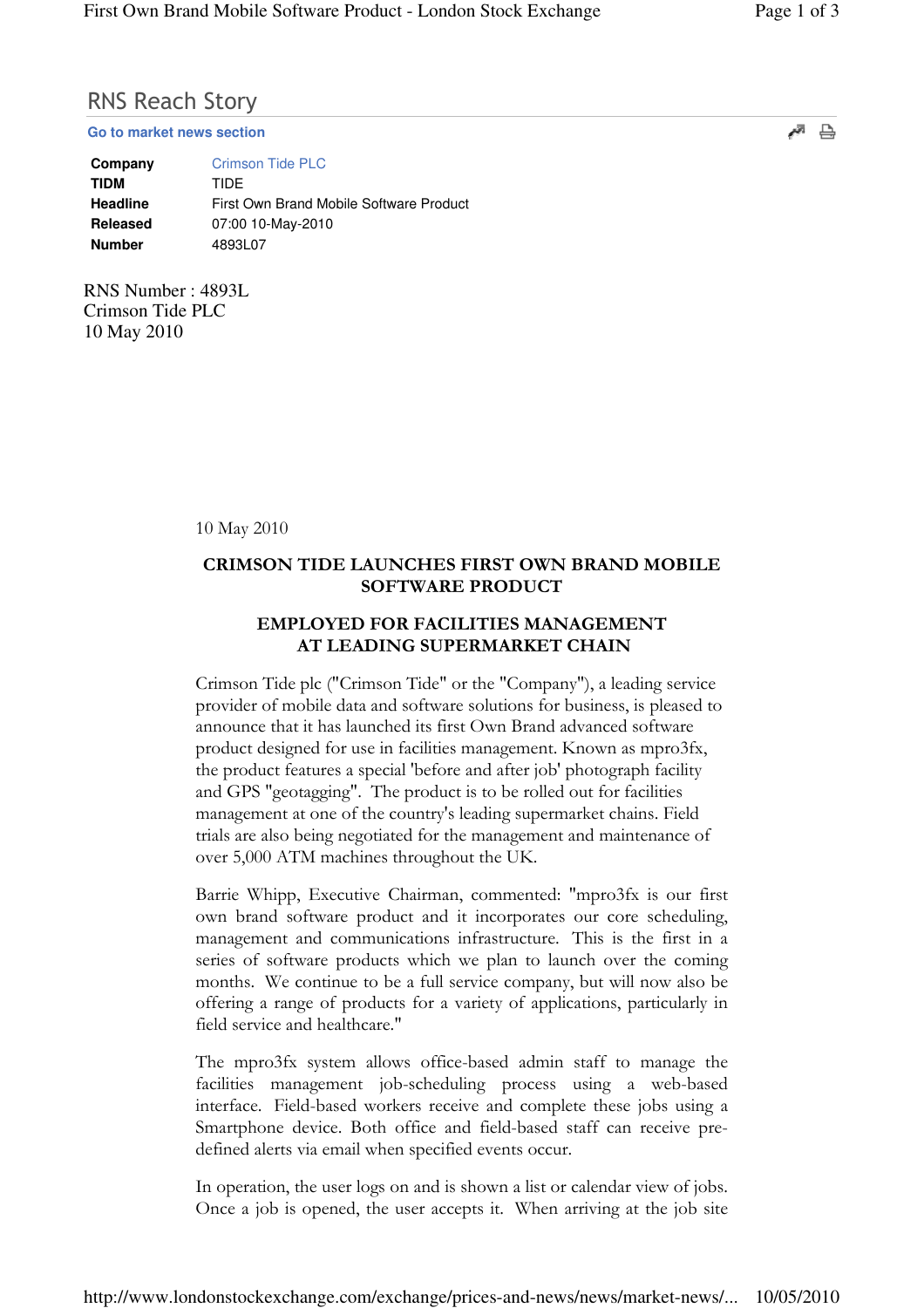users mark this on the handset and are given an option to take a 'before' photograph of the job.

There is a facility for notes to be made while the work is in progress, and an option is given to take an 'after' photo of the finished job. The customer's signature is then obtained on the handset and the job registered as complete, after which it can be deleted from the Smartphone.

GPS tagging is included within the system allowing users to 'geotag' jobs and map user movements using online maps and all information is synchronised "over the air" in real time using GPRS.

mpro3fx is available on a subscription basis which includes all hardware, software and hosting. Crimson Tide believes the mpro3fx system offers an immediate return on investment to the customer without the need for capital expenditure or infrastructure.

- ends -

| For further information, contact:                      |               |
|--------------------------------------------------------|---------------|
| Crimson Tide plc<br>Barrie Whipp, Executive Chairman   | 01892 542 444 |
| Threadneedle Communications<br>Josh Royston/Alex White | 020 7653 9850 |

This information is provided by RNS The company news service from the London Stock Exchange

END

NRAEQLFBBEFFBBK